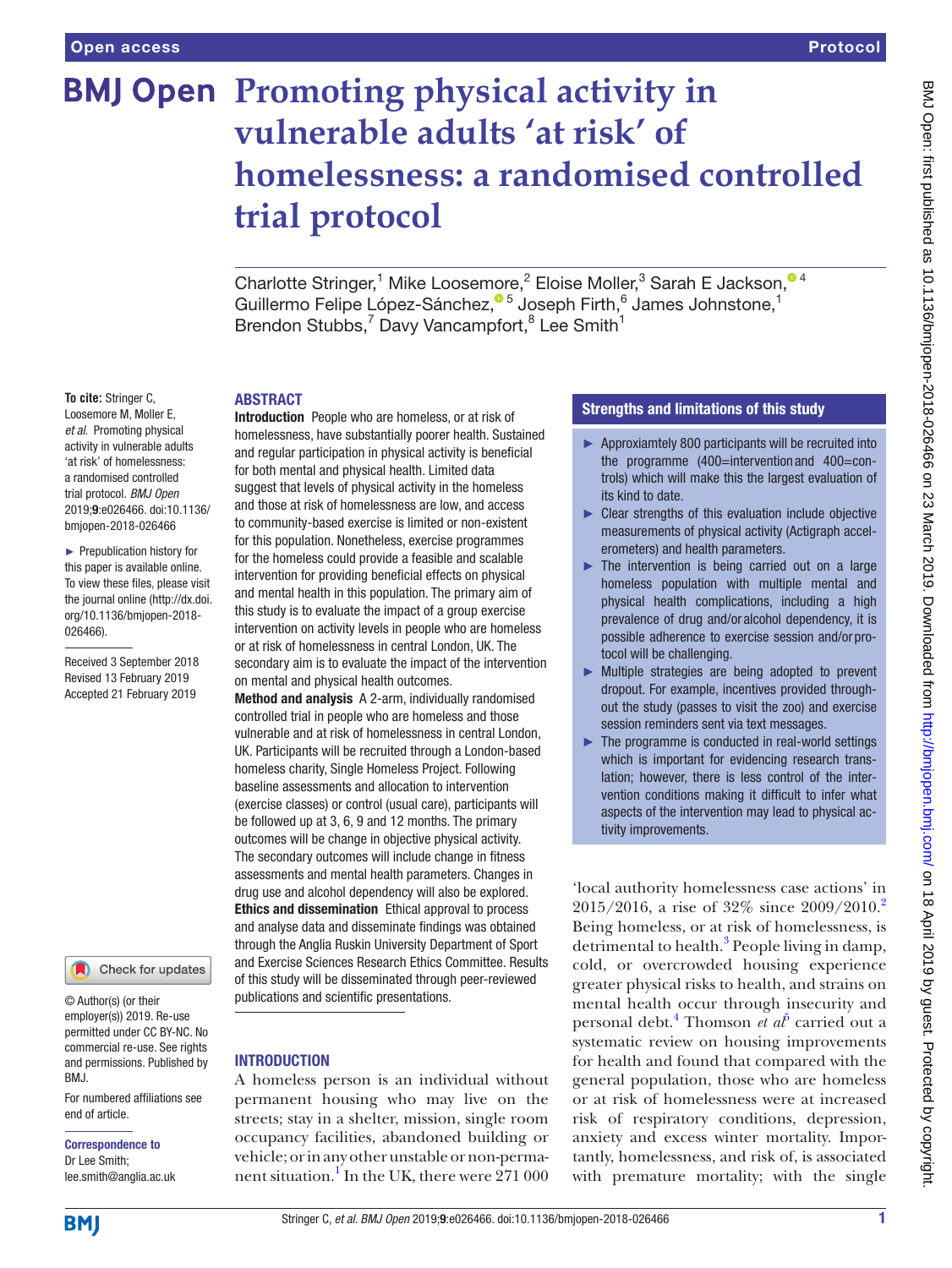homeless having an average age at death of just 47 years, 30 years lower than that for the general population.<sup>6</sup> While it is essential that interventions are developed to prevent and manage homelessness, there is also a pressing need for interventions to improve mental and physical health outcomes in those who are currently homeless or at risk of homelessness.

Sustained and regular participation in physical activity is not only associated with healthy ageing but can also help delay, prevent, or manage many non-communicable diseases including those relating to physical (eg, cardiorespiratory) $^7$  $^7$  and mental health (eg, anxiety and depression).[8 9](#page-5-7) On the other hand, excessive sedentary time (ie, sitting or lying when awake) is detrimental to both physical and mental health, independent of phys-ical activity.<sup>[10](#page-5-8)</sup> Despite this, data on the amount of physical activity among the homeless and correlates of are scarce. In a Danish study, approximately 70% of the homeless reported no participation in any form of exercise. $\frac{11}{10}$  $\frac{11}{10}$  $\frac{11}{10}$  To date, no data exist on levels and patterns of sedentary time in the homeless. Gregg and Bedard<sup>12</sup> carried out a study (n=18) to describe the physical activity experiences and perceived benefits of and barriers to physical activity participation among patrons of a homeless shelter. The study concluded that preliminary evidence suggests that patrons of homeless shelters appear to be open to physical activity experiences and that benefits may go beyond improving physical fitness levels. Promoting physical activity may alleviate some of the physical and mental health issues experienced in the homeless. Indeed, recent research has suggested that group exercise classes can improve mental well-being and social inclusion among the homeless.<sup>13</sup>

Despite this clear rationale, only a handful of interventions have been carried out that have attempted to promote physical activity in the homeless. $^{14}$  One study examined the extent to which 12 weeks of street soccer training affected the physical fitness and cardiovascular health profiles of homeless men (n=55). The study concluded that the exercise intensity is high during street soccer and regular street soccer training can be used as an effective activity to promote physical fitness and cardiovascular health status for homeless men. $15$  However, this study focused on homeless men only and did not monitor overall physical activity or sedentary behaviour. In addition to 'academic' interventions there are existing initiatives to promote physical activity among the homeless. One such initiative is known as the Skid Row Running Club. The Skid Row Running Club was founded in 2012 to provide a running programme for the Skid Row Community of Los Angeles and to involve the larger community in supporting its participants in overcoming alcohol and drug abuse and achieving positive life goals. However, to date no evaluation to assess the effectiveness of this initiative has been conducted.

In the UK, one population group who are at particular risk of poor health are the single homeless. The single homeless are people who are homeless but do not meet

the 'priority need' criteria to be housed by their local authority under UK law and essentially have no permanent home. Under the 1996 UK Housing Act, local authorities have a statutory duty to find accommodation for households deemed to be homeless, eligible and in 'priority need'. Most commonly, 'priority need' applies to adults with dependent children. If an individual who is homeless does not have a dependent or a spouse, then they are categorised as single homeless. Given the substantially poorer health of homeless people, the potential for physical activity to improve health outcomes and the absence of robust trials evaluating physical activity, we set out to conduct the first study in this area. Specifically, the present paper describes the protocol of an intervention funded by Sport England to promote physical activity via a charity 'The Single Homeless Project (SHP)' to the single homeless (≥55 years old) in central London, UK.

## Aims

The primary aim of the present project is to evaluate a group-based exercise intervention among 800 individuals (400=control and 400=intervention) classified as 'single homeless' (≥55 years old) in central London, UK, to increase levels of overall physical activity. The secondary aim is to evaluate the impact of the intervention on mental and physical health parameters.

## **Setting**

SHP operates across more than 24 London boroughs and works with individuals to tackle the underlying causes of homelessness, such as poor mental health or drug and alcohol dependency. SHP has 40 years of expertise and a London-wide reach that works with 7000 people every year. Importantly, their work restores hope to people who might otherwise feel forgotten, left behind or written off, providing crucial footholds in their recovery journey from which they can go on to build independent and fulfilling lives. People with multiple and complex needs may experience several overlapping problems simultaneously, such as mental ill health, homelessness, drug and alcohol addiction, offending and family breakdown. The majority of SHP service users have multiple and complex needs. SHP secured funding from Sport England to implement an exercise intervention that aims to improve mental and physical health among the charities service users. The exercise intervention described below has been designed by charity service users, area experts, physiotherapists, clinicians and academics.

#### Method and analyses

The present evaluation will use a randomised controlled trial design. Baseline data collection will take place when participants enter the study and follow-up every 3months thereafter for 12 months. The duration of the entire study will be 36 months. Participants will be randomised by the programme co-ordinator (using simple random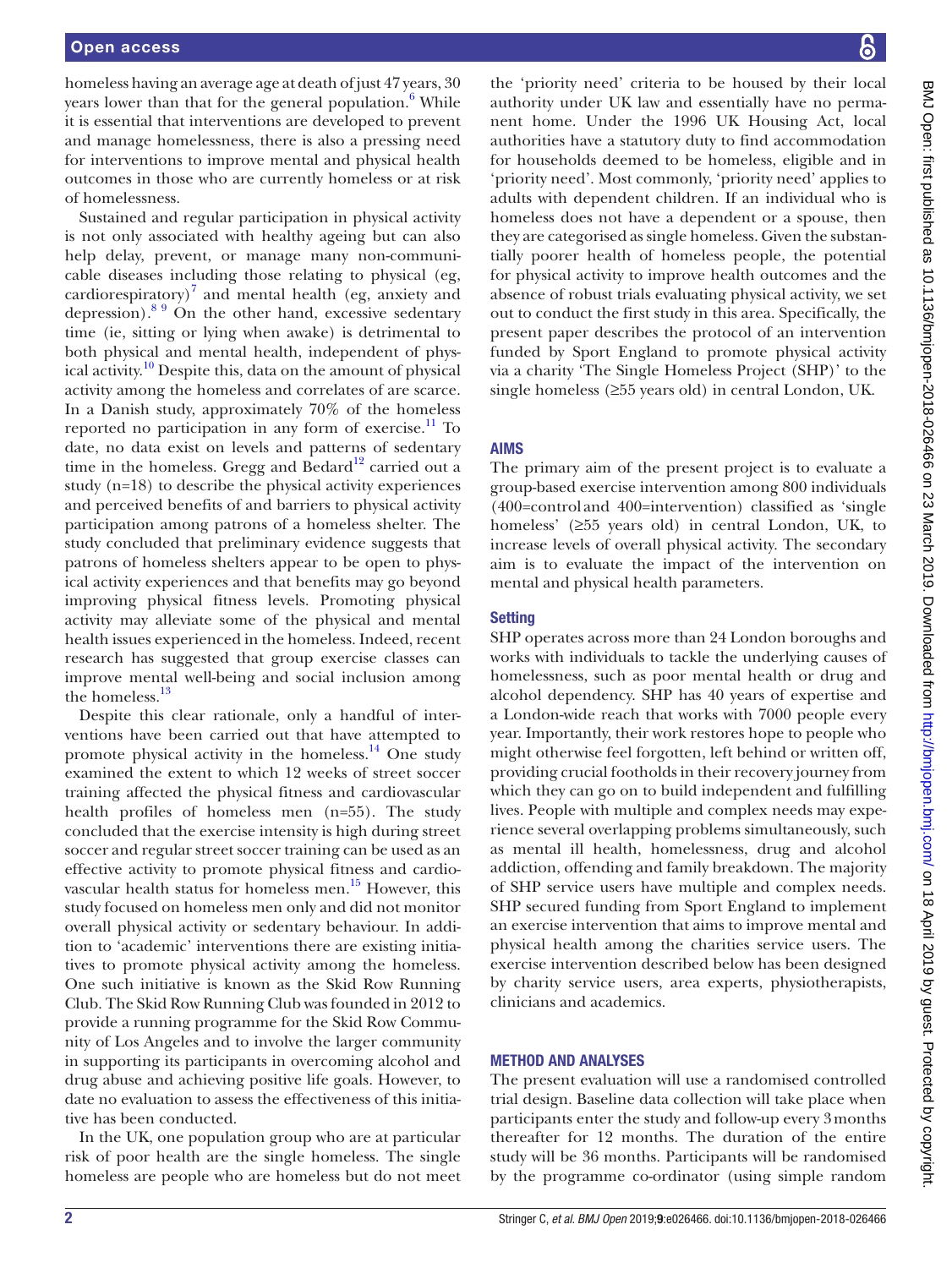Open access

sampling) as they enter the study to either the control (usual care) or the intervention group (exercise classes) at baseline and prior to consent. Owing to the risks and complexities when working with this sample (eg, certain participants must not be mixed owing to potential exploitation and violence) concealed allocation will not take place. The unit of randomisation will be the participant. Participants in the intervention group will undergo one exercise session a week.

#### **Recruitment**

Participants will be service users of SHP who are 55 years and above. SHP staff at hostels will ask service users if they would like to take part in a study pertaining to their health and well-being. During this time verbal consent will be taken from service users to allow hostel staff to pass on service users' mobile numbers (if they own a mobile) to the exercise programme co-ordinator (an individual employed by the charity to implement the intervention). Service users will then be contacted by the co-ordinator to see if they have any further questions. After screening (described below) randomisation will take place and group (intervention/control) or one-to-one meetings will be held between potential participants and the exercise co-ordinator. During this time potential participants will be given further information (dependent on if in intervention or control group) about the programme and any questions will be answered. At this point written informed consent will be taken in the areas of data collection, media and behaviour. An information sheet and code of conduct will be given to participants before signing informed consent. Participants will be asked if they have any questions and will be told they can withdraw from the programme at any point without giving reason and no adverse action will be taken as a result of this. Referrals into the study can also be made from other departments within SHP. This will be done when service users express an interest to SHP staff in improving their health, diet, or fitness.

#### Participants and inclusion/exclusion criteria

All potential participants will be screened before being included in the project by the programme lead. Potential participants will be screened utilising a six-question survey to measure vulnerability [In the last year have you used any of SHP services?/Inthe last year have you received help from a charity or crisis centre?/Inthe last year have you been homeless (including living in a hostel, sofa surfing)?/Inthe last year have you ever been at risk of homelessness?/Doyou have any physical or mental illnesses?/Doyou have any disabilities? (response options yes or no)]. Potential participants will receive one score for a 'yes' answer to each question with a higher score representing a higher level of vulnerability. Each SHP service users has an online profile on the SHP database. The profile outlines the service users risks and their risk category, that is, high risk, medium risk and so on. It further identifies risks such as if a service user would have

to come to an all-male group, if a service user requires two members of staff to be present at all time, if a service user is a risk to themselves due to mental illness (eg, selfharm), or a risk to others due to financial exploitation (eg, theft, subsequent sexual transaction) and so on. Owing to the complex needs of this sample and the risk they pose to themselves, each other, and programme staff it is not possible or safe to employ a strict inclusion/exclusioncriterion. The programme lead will consider the aforementioned information and the vulnerability score for appropriateness of each potential participant to take part in in the programme before a participant is recruited into the study.

A medical history will be carried out. SHP service users have their medical history stored in an online database. It contains information on the service users' medical conditions based on their general practitioners' records and service user self-report, such as diabetes and so on, but also on health behaviours such as drug use and an approximate amount they were taking at the time of the medical history being carried out. An exercise risk stratification screening tool (a system which categorises risk to partake in exercise)<sup>16</sup> is then applied to the information contained in the potential participants database and if the potential participants are deemed moderate/high risk they are informed to consult a medical professional for advice on whether it is safe to partake in an exercise programme (if randomised into the intervention arm).

Physical activity levels over the previous week will be assessed using three survey items. Those potential participants who are classed as active, defined as meeting the government physical activity recommendation of 30min of moderate to vigorous physical activity of five or more days of the week, will not be included in the study.

Finally, all participants in the intervention arm will be screened using the Physical Activity Readiness Questionnaire $17/18$  prior to starting the exercise programme and are advised to inform their general practitioner about their plans to engage in regular physical activity.

#### Intervention

Exercise sessions will run across four London boroughs (there will be one exercise centre per borough) during the first 9months during which time the intervention and its delivery will be précised, if no substantial changes are made then this data may be used in the main analyses, after which the programme will be run across all SHP's London boroughs. Sessions will be set up using SHP spaces, or space that has been donated to the charity referred to as exercise centres. For each participant the intervention will last 12 months and will consist of one group exercise session a week at each centre.

All exercise sessions will be run by qualified fitness instructors or sport coaches and when possible overseen by the programme lead. All sessions will be designed to cater for the participants needs after conversations between participants and programme lead at the start and throughout the intervention. Conversations will be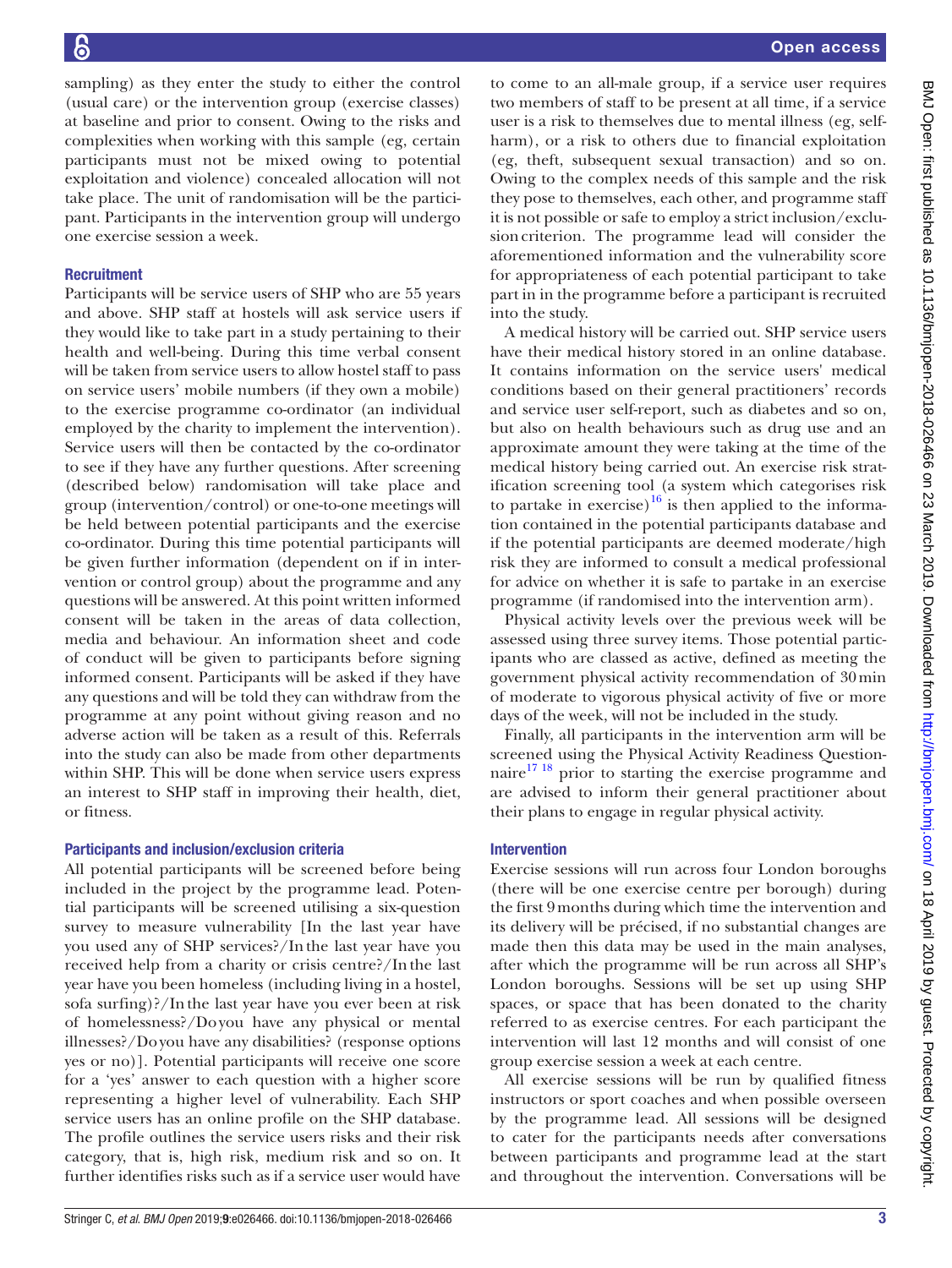unstructured and participant-led; the programme lead will however, focus specifically on what exercises are being enjoyed and what exercises the participants would like to try. Therefore, each group exercise session delivered at each of the 24 centres (one centre per borough) may differ (between centres and between weeks). However, each participant will always attend the same centre and there will be only one type of exercise class on at each centre each week. Examples of exercise classes to be run include: yoga, tai chi, aerobics, dance and self-defence/ boxing. Each session will last approximately 2hours and will consist of the following:

An initial 30min during which participants arrive have refreshments and socialise.

A physical activity session lasting a minimum of 30min. Lunch.

Each centre will host approximately 15–25 participants in each exercise class, and two instructors/coaches. During the initial 30min, participants will have the chance to talk about any new injuries/illnesses that may have occurred, be told about the session and discuss any worries or fears that they have with either the programme lead or fitness instructor/coach. The time set aside for lunch following the physical activity will be used in multiple ways over the 12-month programme. It may consist of guest speakers, educational speakers, or a client-led activity. It will also be a time during which participants can reflect on sessions and feedback what they felt worked well and what they would like to see changed in the next session. Through doing this it allows the sessions to remain participant centred. In addition, feedback forms on different components of the programme will be completed by participants at 6months.

#### Control group

All participants in the control group will complete all evaluation measures at each time point. Control participants will be given a participant information sheet and will be required to complete informed consent prior to collecting any measurements.

#### Strategies to promote attendance

To ensure attendance to exercise classes a system called Textmagic [\(https://www.textmagic.com/](https://www.textmagic.com/)) will be used to send intervention participants a text reminder about sessions. Sessions will be based around participants wants and needs; participants will be asked at the start and throughout what type of activities they would like to do, with a participant-led style being adopted.

Participants in the intervention arm will be provided with incentives throughout the programme. Donations from private corporate organisations in the areas of trainers and tracksuits will be given out at the start of the programme to help them feel more equipped and confident to undertake the programme. Participants in the intervention and control groups will receive free and discounted tickets (eg, theatre shows, London Zoo and days away) throughout the programme these are activities

that our participants have expressed an interest in doing and enjoy. If a participant attends every session for 2months (intervention), or two data collection sessions (control), they will receive a free ticket to the zoo, theatre shows, or days away.

#### Evaluation

All evaluation measurements will be taken at baseline and at 3-month intervals over the period of 12months.

#### Free-living physical activity

Levels of free-living physical activity will be assessed using the Actigraph accelerometer (GT3X) at each data collection point. The Actigraph accelerometer is a valid and reliable tool to monitor free-living physical activity and its validity and reliability has been shown in multiple populations.<sup>19</sup> The Actigraph GT3X is worn on a belt around the waist with the device itself positioned above the right hip either over or under clothing. We will employ a sampling frequency of 30Hz. Service users will be asked to wear the device during waking hours every day for seven consecutive days, but not during water-based activities or sleep.

#### Mental health

Mental health status will be measured using a survey containing The Depression Anxiety Stress Scale-21 (DASS-21) questionnaire and five questions that measure mental well-being and management of own health problems. The Dass-21 questionnaire has been shown to be a valid and reliable tool to measure levels of depression, anxiety and stress in multiple populations.[20](#page-5-17)

An increase in social connection may also lead to an improvement in mental health. Indeed, the present intervention through physical activity may increase social connection the present evaluation will therefore measure levels of social connection at each data collection point through a widely-used self-report measure of social isolation (eg, see reference [21](#page-5-18)). This scale measures social isolation by assigning one point if the respondent is unmarried/not cohabiting, has less than monthly contact (including face-to-face, telephone, or written/e-mail contact) with each of children, other family members, and friends, and if they do not participate in organisations such as social clubs or residents'groups, religious groups, or committees.

The instructor, coach or programme leader will read questions to participants in a private room in the centre. The questionnaire will be administered in this way to ensure participants understand each individual question and the scoring process for each answer. A large proportion of SHP service users cannot read and can find wording of questions confusing potentially resulting in answers ranked incorrectly. Reading the questions to the participants and discussing confusion should minimise this risk.

#### Fitness assessments

A series of fitness assessments will be carried out, following Standard Operating Procedure Forms, on all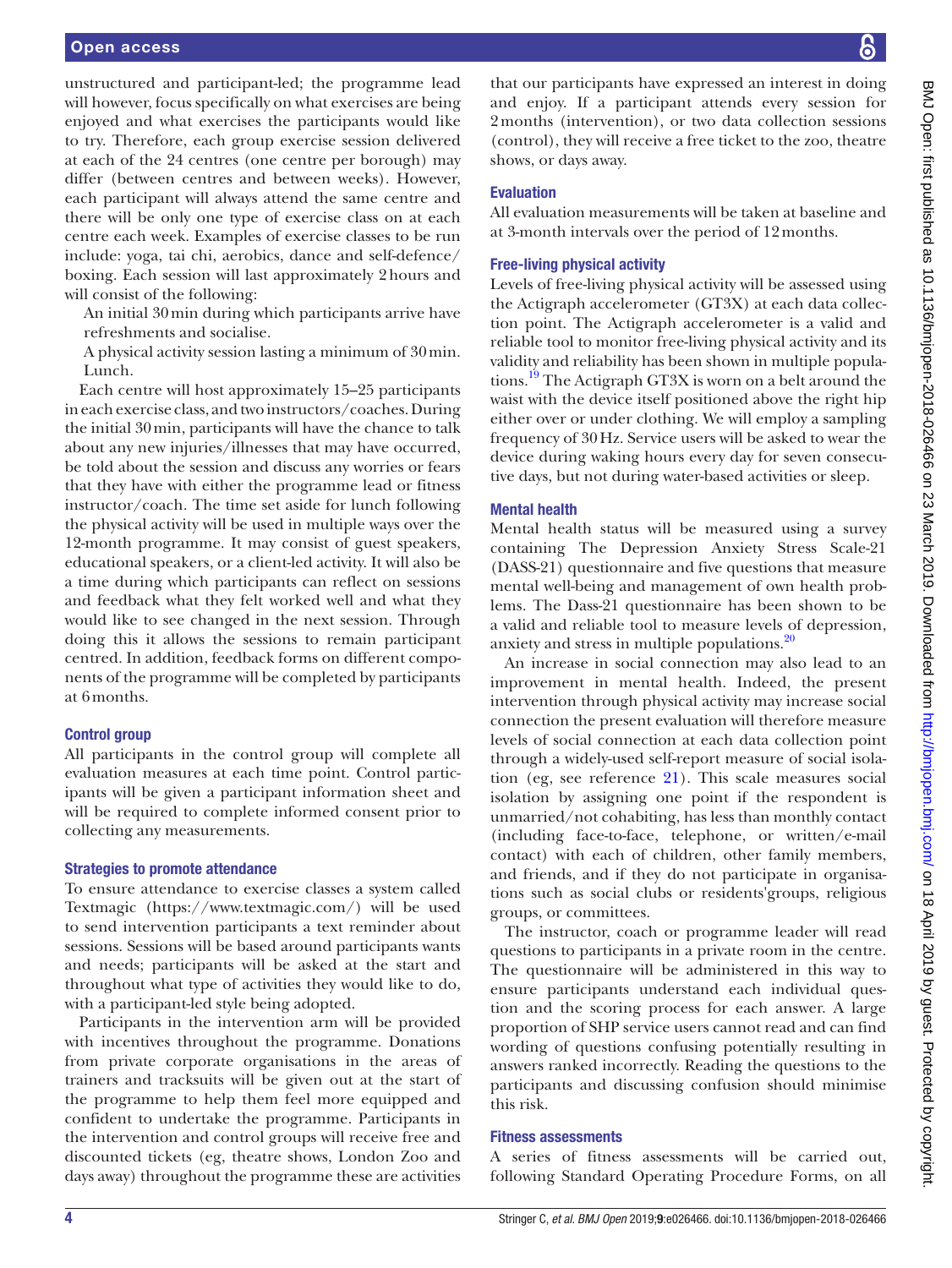participants taking part in the study. Fitness assessments will be carried out to measure aspects of general fitness (strength, flexibility, cardiovascular): participants will be asked to perform the hand-held dynamometer test to assess grip strength (muscle function), the peak flow test to assess lung function (a measurement of how quickly one can blow air out of their lungs) and the sit-and-reach (or adapted sit-and-reach) test to assess flexibility. Participants' weight and body composition will be measured using the Tanita SC-330 Body Composition Analyser (Tanita, Illinois, USA) and height will be measured using the Leicester Height Measure, from which body mass index (BMI) will be calculated in  $\text{kg/m}^2$ . Waist-to-hip ratio will also be recorded (waist measurement divided by hip measurement) and resting heart rate and blood pressure monitored using an Omron m2 Basic Upper Arm Blood Pressure monitor. These tests have been extensively used in previous studies $22-25$  and have shown good validity and reliability.<sup>26-28</sup>

## Medical history

Participants undergo medical screenings at multiple times when under the care of SHP. We will access these to evaluate any changes in chronic medical conditions (mental and physical), illicit drug and alcohol misuse, and hospital admissions between data collection points.

#### **Volunteers**

Over the course of the programme approximately 100 volunteers will be recruited to help run the programme. Volunteers will be recruited through adverts on multiple websites; SHP website, team London's website, Islington volunteer website, through SHP's corporate partners, and on social media. Volunteers will complete roles in the following areas: aid in the running of sessions, aid in evaluation, office work, talks on health topics and help on activities carried out away from the hubs.

#### Analysis

#### **Outcome**

The primary outcome for this study will be change in average daily time spent in sedentary time, light physical activity and moderate-to-vigorous physical activity (MVPA) as recorded by the Actigraph accelerometer. Other secondary outcomes collected using participant questionnaires and objective measures include: (1) change in peak flow, sit-and-reach, grip strength and BMI/WHR/ body composition; (2) change in DASS-21 and mental health outcomes and (3) change in medical history.

#### Actigraph processing

Raw data files will be extracted from each Actigraph device and processed using bespoke software (Actilife) to quantify a range of features that will directly contribute to the determination of active and sedentary time. Data files will be reintegrated to a 60s epoch and non-wear time defined as 60min of consecutive zeros, allowing for

2 min of non-zero interruptions. All participants with at least 1day with at least 500min of measured monitor wear time between 07:00 and midnight will be included. This will allow for a high level of inclusion in our analyses and we have used this criteriaon previously in other populations[.29](#page-5-21) Total physical activity will be expressed as total counts, including sedentary minutes, divided by measured time per day (counts/min, cpm). Time spent sedentary will be defined as all minutes showing less than 100 cpm and MVPA time as minutes showing more than 2600 cpm. These are cut points that have been previously used and recommended. $3031$  It may be that in our trial the participants will not follow wear protocol, for example, if there is an adverse event in a hostel or an increase in localised drug use. Such adverse events could result in Actigraphs worn for 1 or 2days. It is therefore important to be inclusive with collected data.

#### Sample size

Approximately 800 participants will be recruited into the study (400=interventionand 400=controls) which will make this the largest study of its kind to date. Previous studies have found a significant difference following exercise interventions in the outcomes that we are interested in using much smaller samples (eg, see reference [32 33\)](#page-5-23). Moreover, based on a sample size of 800 participants and an alpha of 0.05, we will have 80.6% power to detect small effects (f=0.10) and 100% power to detect medium  $(f=0.25)$  and large  $(f=0.40)$  effects in our primary outcome, change in time spent in physical activity.

#### Statistical analyses

A full data analysis plan will be developed and published prior to completion of data collection. Baseline characteristics will be reported by each arm using descriptive statistics. Repeated measures analyses will be used to analyse the baseline, 3-month, 6-month, 9-month and 12-month data. Missing data will be explored to see if they are missing at random, and various sensitivity analyses performed after making different assumptions about the missing data. Exploratory subgroup analyses will be carried out to examine intervention interactions with gender, age, illness and so on.

#### Patient and public involvement

The SHP have been involved and led on most aspect of this project including, idea conception, acquisition of funding, delivery of the intervention and evaluation (academic partners will lead on the processing of data, analyses, and dissemination). Every 2 months a steering group is held including representatives from SHP, the evaluation team and service users.

#### Ethical consideration and dissemination

Explicit written informed consent will be sought by SHP from all study participants. All participants will be informed that they have the right to withdraw from the programme at any point without giving reason.